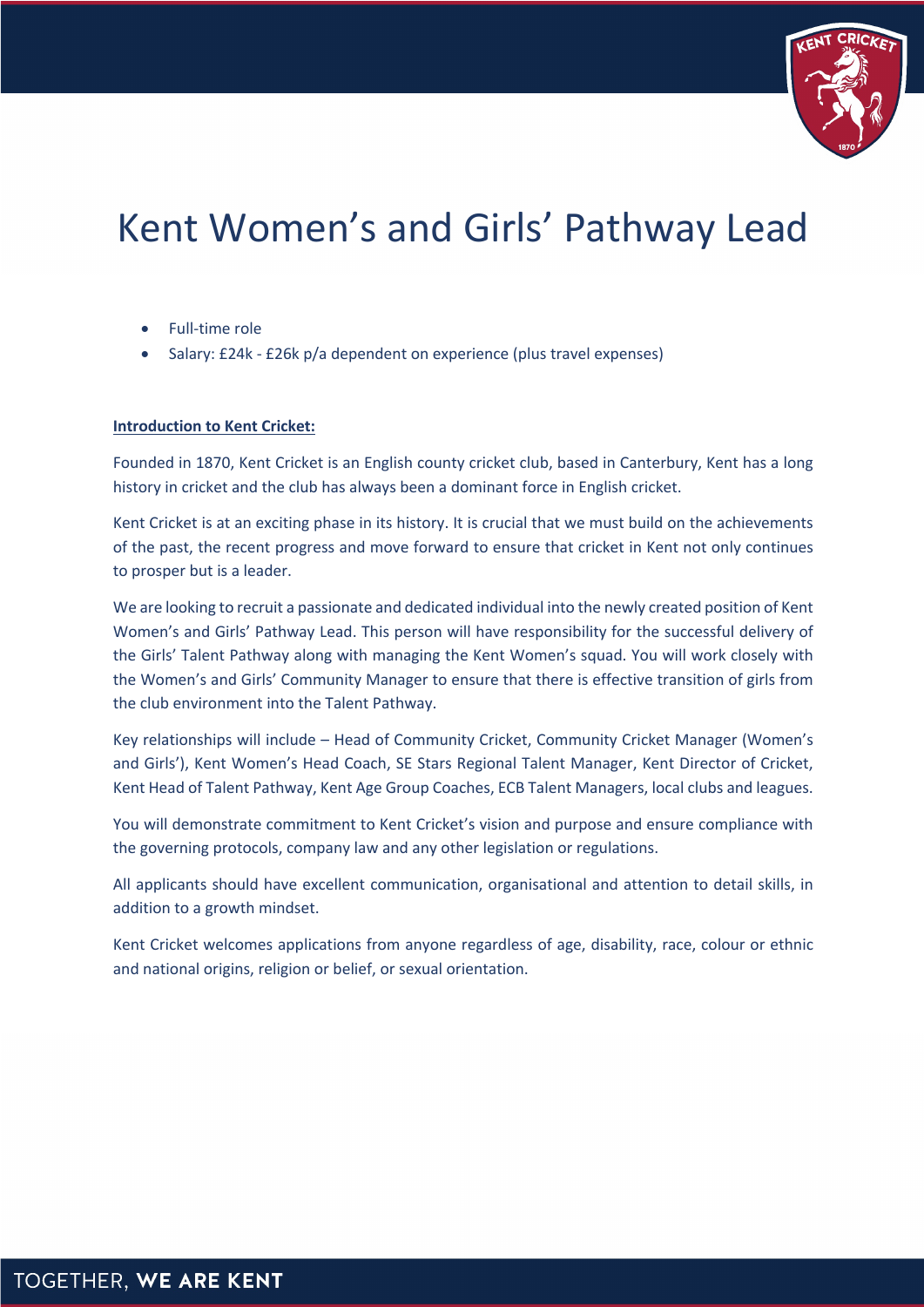

#### **Key Responsibilities**

The primary purpose of this role is to effectively manage the Kent Cricket Girls' Talent Pathway Programme and to ensure a quality experience for all age group players. You will also have responsibility for the management of the Kent Women's squad, working closely with the Women's Head Coach to ensure the successful delivery of their winter training and summer match play programme.

## **General Duties:**

- Ensure excellent organisation, administration and communication of all pathway programmes to provide efficient and effective programme delivery
- Create pathway environments that foster a love and long-term engagement with the game, allowing all players to develop personal excellence through learning opportunities
- Ensure that the player and the person is always considered and that the programme is accessible and diverse
- Manage the Women's & Girls' Pathway budgets in conjunction with the Head of Community and the County's Finance Director, to include budget planning, monitoring and reporting
- Ensure the Women's & Girls' Pathway is appropriately staffed and ensure all pathway coaches/staff are contracted, appropriately qualified, and appraised (PDP's) each county season
- Lead, organise and manage a team of staff to deliver the pathway programme, including age group coaches, operational staff, specialist coaches, strength and conditioning coaches, and educational providers (psychology, nutrition, injury prevention etc.)
- Ensure the Talent Pathway is linked effectively in Kent at all levels from local Schools & Clubs to Area, County, Regional and England levels
- Support the marketing and promotion of Women & Girls' Pathway activity by providing content for various platformssuch as social media, newsletters, company website, match reports, photos, videos, player/coach interviews etc
- Be a champion for safeguarding, equality and the well-being of all children and adults at risk in all your work areas and recognise that safeguarding children and adults at risk is everyone's concern and ensure all incidents or concerns are reported without delay to the County Safeguarding Officer

#### **Kent Girls' Talent Pathway Squads:**

- Ensure coaching content and delivery is aligned to the ECB Talent Development Framework
- Ensure the Girls' Talent Pathway Programme meets and exceeds the ECB Minimum Quality Standards
- Co-ordinate & oversee a fair and transparent Talent Pathway Trials process
- Co-ordinate & oversee a Talent Pathway Induction for all age group players and parents
- Co-ordinate & oversee the Age Group Winter Training and Summer Fixture Programmes
- Co-ordinate & oversee the Girls' Talent Pathway Awards Evening

#### **Kent Women's Programme Manager:**

- Lead, organise and manage the Kent Women's squad programme in conjunction with the Head Coach
- Co-ordinate, support and arrange attendance at the Kent Cricket Media Day
- Support and manage the Kent Women's Staff (Head Coach, Assistant Coaches, Matchday Manager, S&C Coach) to ensure they can deliver to a high standard

#### **Kent Girls' Area Hub Manager:**

- Co-ordinate and oversee the Kent Girls' Area Hub Programme, in line with the expectations laid out by the Kent Community Cricket Manager (Women's & Girls')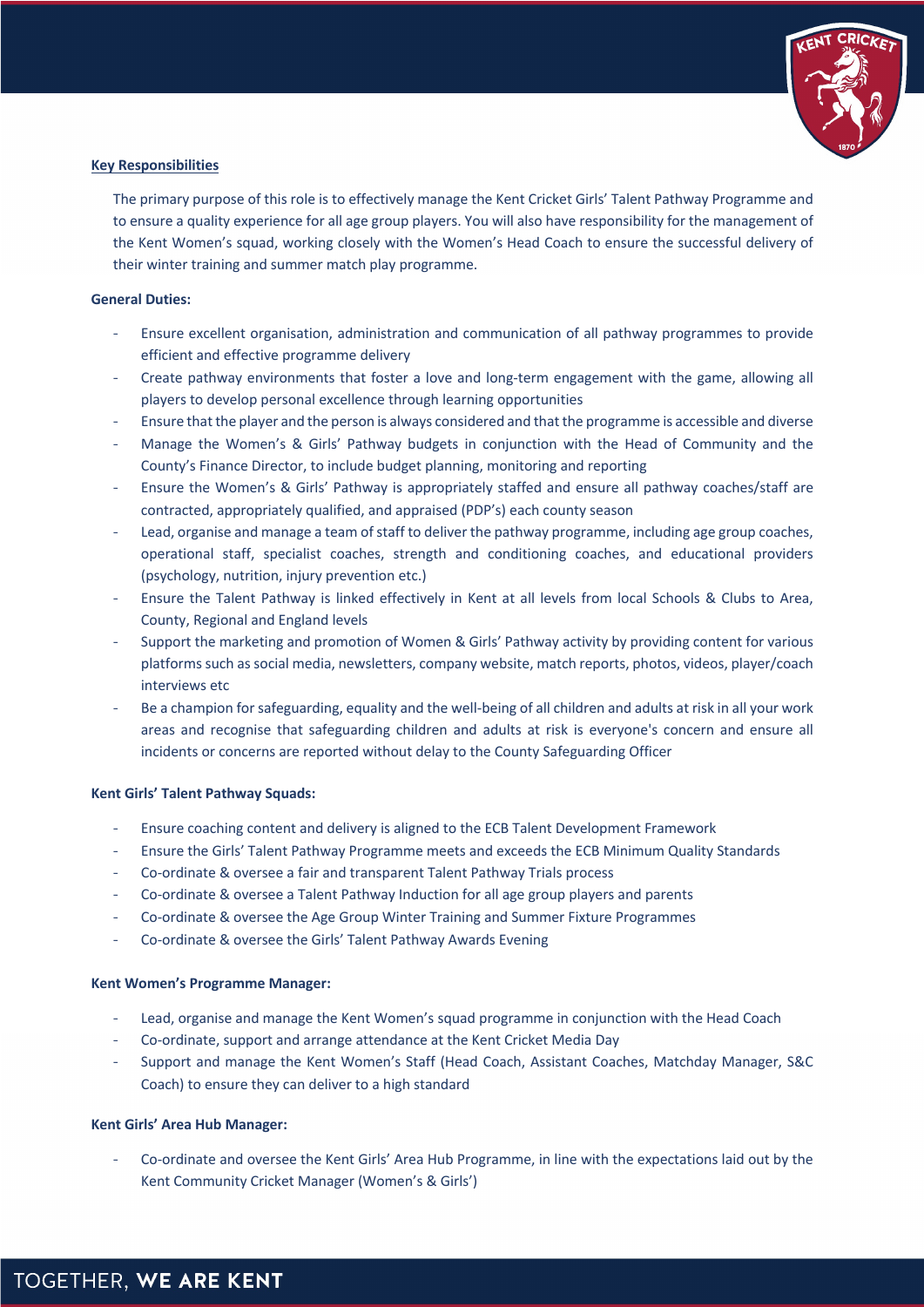

## **General**

This job description only contains the principle accountabilities/main duties relating to this post and does not describe in detail all of the duties required to carry them out.

The successful candidate will be required to undergo an Enhanced DBS with relevant barred list check.

## **Personal Qualifications:**

- A minimum of ECB Level 2 Coaching Qualification along with Talent Pathway experience (either as a player or a coach)
- Desirable ECB Level 3 Coaching Qualification (or working towards)
- Safeguarding Young Cricketers & Emergency First Aid Certificated, current and on-going
- Enhanced DBS Check through the England & Wales Cricket Board
- Up to date ECB Coach Association membership
- Full Driving Licence and ability to travel independently

#### **Personal Attributes:**

- Can demonstrate excellent organisation, administration and communication skills
- Has a clear understanding of what qualities and characteristics are required for a person to become a successful cricketer
- Is a natural leader, capable of driving change
- Is an innovative and creative thinker with ambition
- Has experience of setting up and delivering coaching programmes
- Has a wide range of coaching experience, including involvement in a Talent Pathway
- Has a wide-ranging cricket network
- Highly self-aware, with a good ability to build and nurture professional relationships
- Able to work effectively in several environments, both independently and as part of a team

#### **Working Pattern & Remuneration**

This post is full-time (40 hours per week), primarily Monday to Friday 9am to 5pm. The post holder will be expected to work evenings and weekends at various point in the year to facilitate the delivery of the programme. Salary is £24k to 26k per annum (dependant on experience) + travel expenses. You will receive 23 days annual leave + bank holidays.

#### **Benefits**

- Work for one of only 18 First Class Cricket Clubs in England and Wales
- Two passes for entry to Kent Cricket fixtures at home grounds\*
- Access to 20% staff discount within the club shop\*
	- \* Upon successful completion of the probationary period

#### **Disclosure & Barring Service**

This role is subject to an Enhanced DBS disclosure with barred list check for working with children. If you are invited for interview, you will be required to declare all spent or unspent convictions and cautions, but not any that are protected or filtered.

If you are invited to interview and have any information to disclose, please provide this under separate, confidential cover, to our HR Consultant barnes@hrsolutionskentltd.co.uk